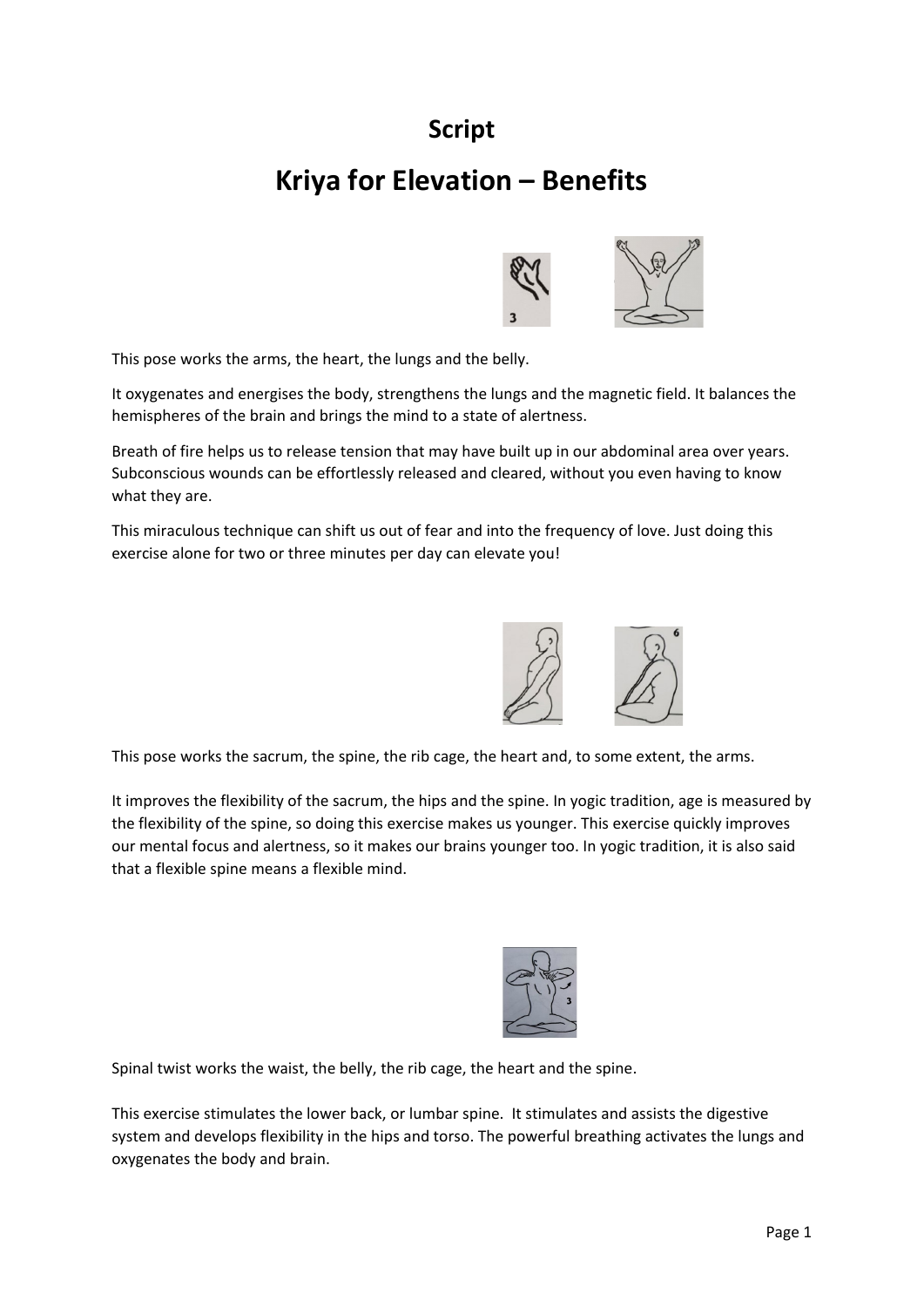

This posture stretches and stimulates the muscles of the lower spine, pelvis and legs as well as the upper back, kidneys and adrenal glands.

It most significantly involves the stimulation of the sciatic nerves, which are known in kundalini yoga as the 'life nerves'. This is because these nerves are responsible for supplying motor and sensory information to the legs. They are the longest nerves in the human body, beginning at the lower back and running through each buttock and down each leg all the way to the back of each foot.

The sciatic nerve is believed to affect our nervous system, digestive system and emotional balance. Keeping this nerve flexible is thought to be important for maintaining the strength of these systems.



This posture is also a life nerve stretch and has all the benefits of the front life nerve stretch for all the same reasons. However, because in this posture the heel is tucked into the perineum, there is extra stimulation to the first chakra where the kundalini energy originates.

These front stretches also bring circulation to the upper torso in a way that helps digestion and the elimination process.

Breath of fire in this exercise means it oxygenates and energises the body, strengthens the lungs and the magnetic field. As I previously said, Breath of Fire also balances the hemispheres of the brain and brings the mind to a state of alertness.



This exercise works the legs, hips, sacrum, spine and arms.

It has all the benefits of the previous life nerve stretches.

The powerful breathing strengthens the heart and lungs and oxygenates the body and brain.

This exercise increases the flexibility of the spine, sacrum and hamstrings and charges the magnetic field.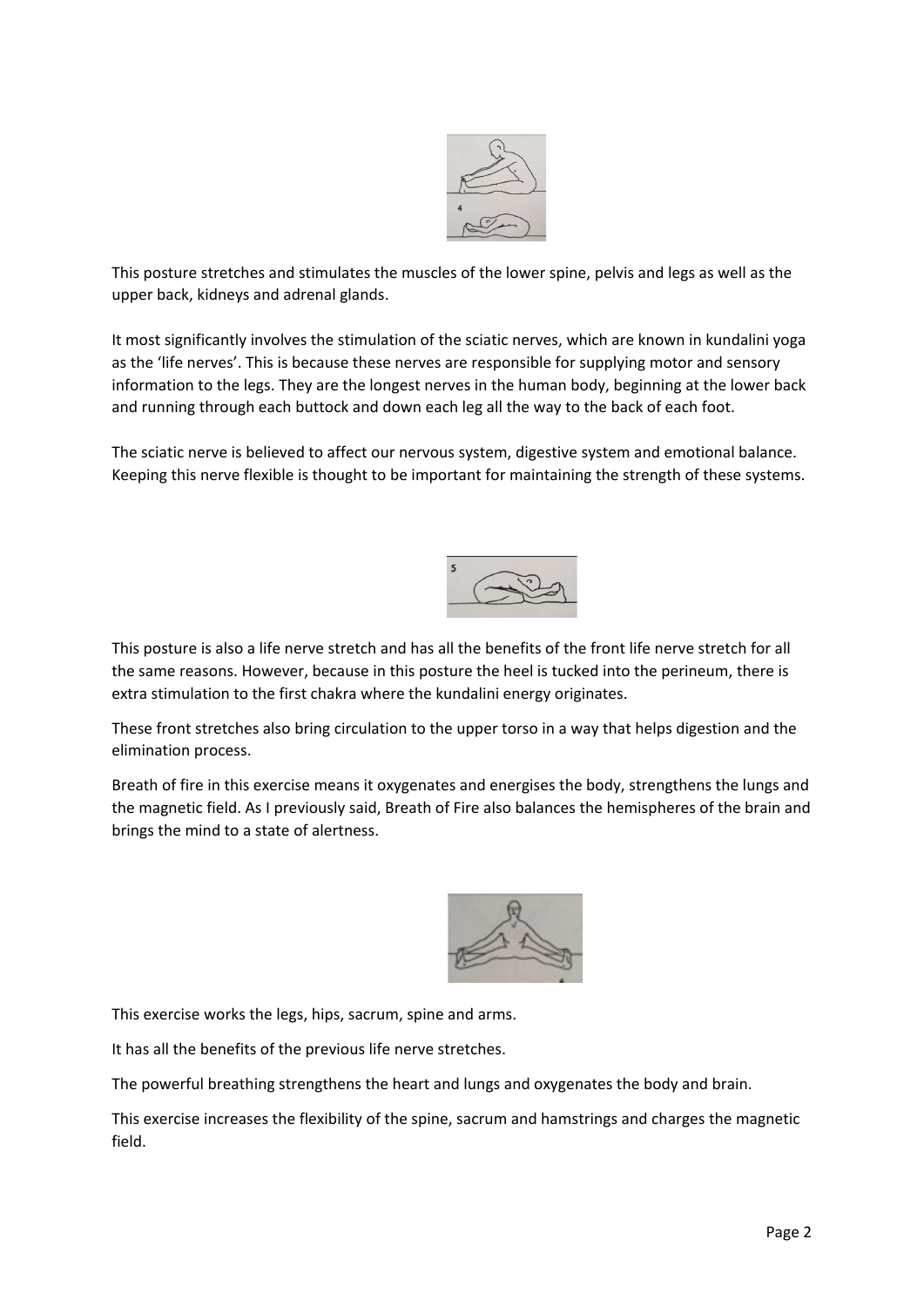

This pose powerfully works the arms and spine and opens the front body

This exercise is very good for improving the health and strength of the back and spine. It tones the back muscles and the tissues connected to the spine.

It improves circulation of blood and oxygen, especially throughout the spinal and pelvic regions.

It works the deltoids in the shoulders.

It strengthens the arms, particularly the triceps

It stretches and strengthens the chest muscles, invigorates the heart by clearing the passages of the heart and lungs.

It stretches and strengthens the abdominals and improves digestion.

It decreases stiffness in the lower back.

It improves menstrual irregularities.

It elevates the mood.

It firms and tones the buttocks.

It stimulates organs in the abdomen, like the kidneys.

It relieves stress and fatigue.

It soothes sciatica.

It helps to ease symptoms of asthma.

It balances the kundalini energy and draws the kundalini energy up to the higher centres, so we can use it in the following exercises.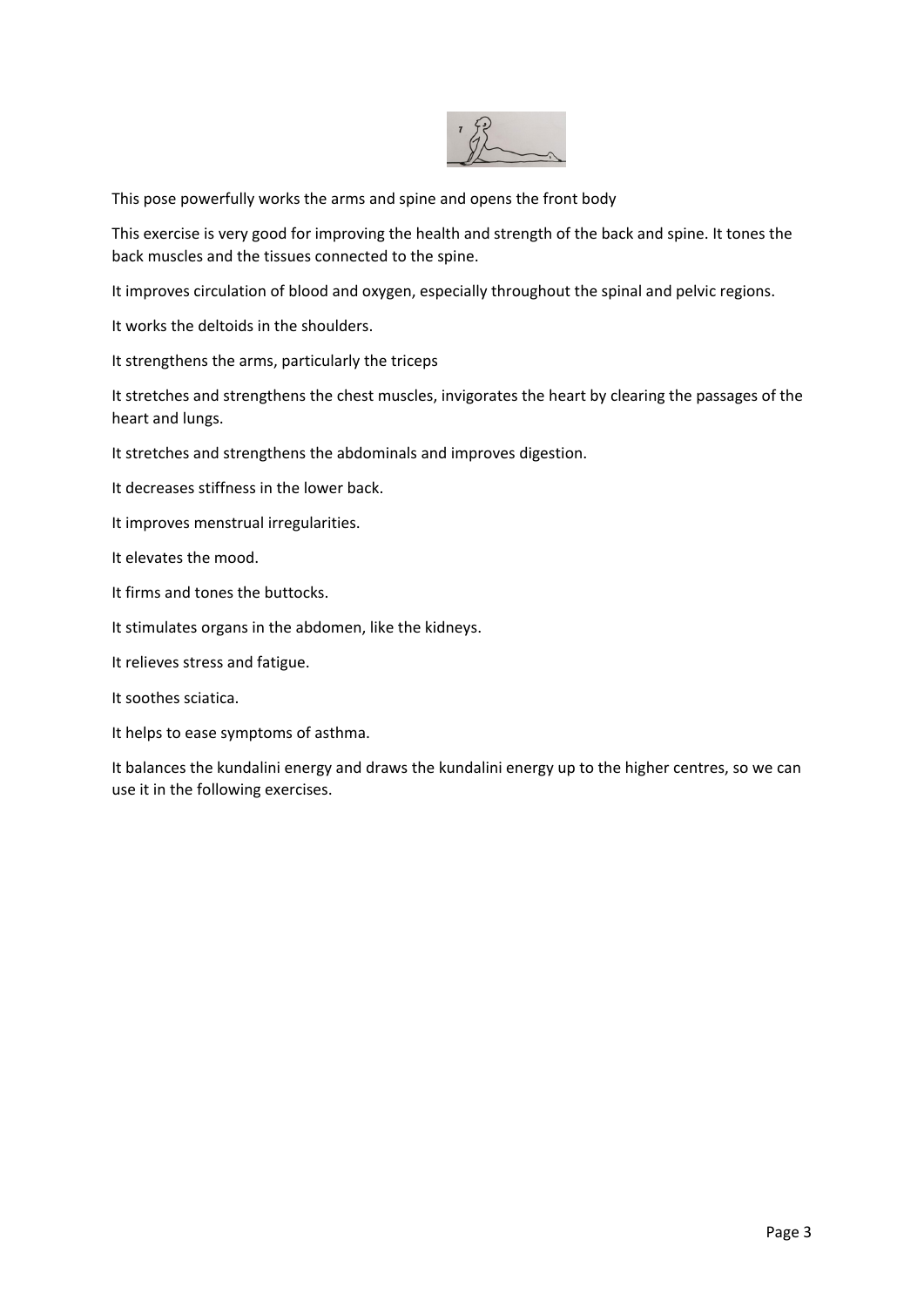

Shoulder shrugs work the back, shoulders, clavicle area and upper arms.

These areas of the body are often neglected leading to deterioration.

Shrugs take the stress out of the upper back and neck by creating space and new connections in that area.

They lubricate the back muscles that get stuck in our often sedentary days.

They calm the nervous system.

It makes your entire back stronger and smarter.

This exercise also balances the upper chakras and activates the higher brain centres.



This exercise is a dynamic stretching exercise that relaxes and stretches the neck muscles and the cervical spine.

It can help alleviate any discomfort or stiffness in the neck and help prevent neck stiffness, injuries and pain.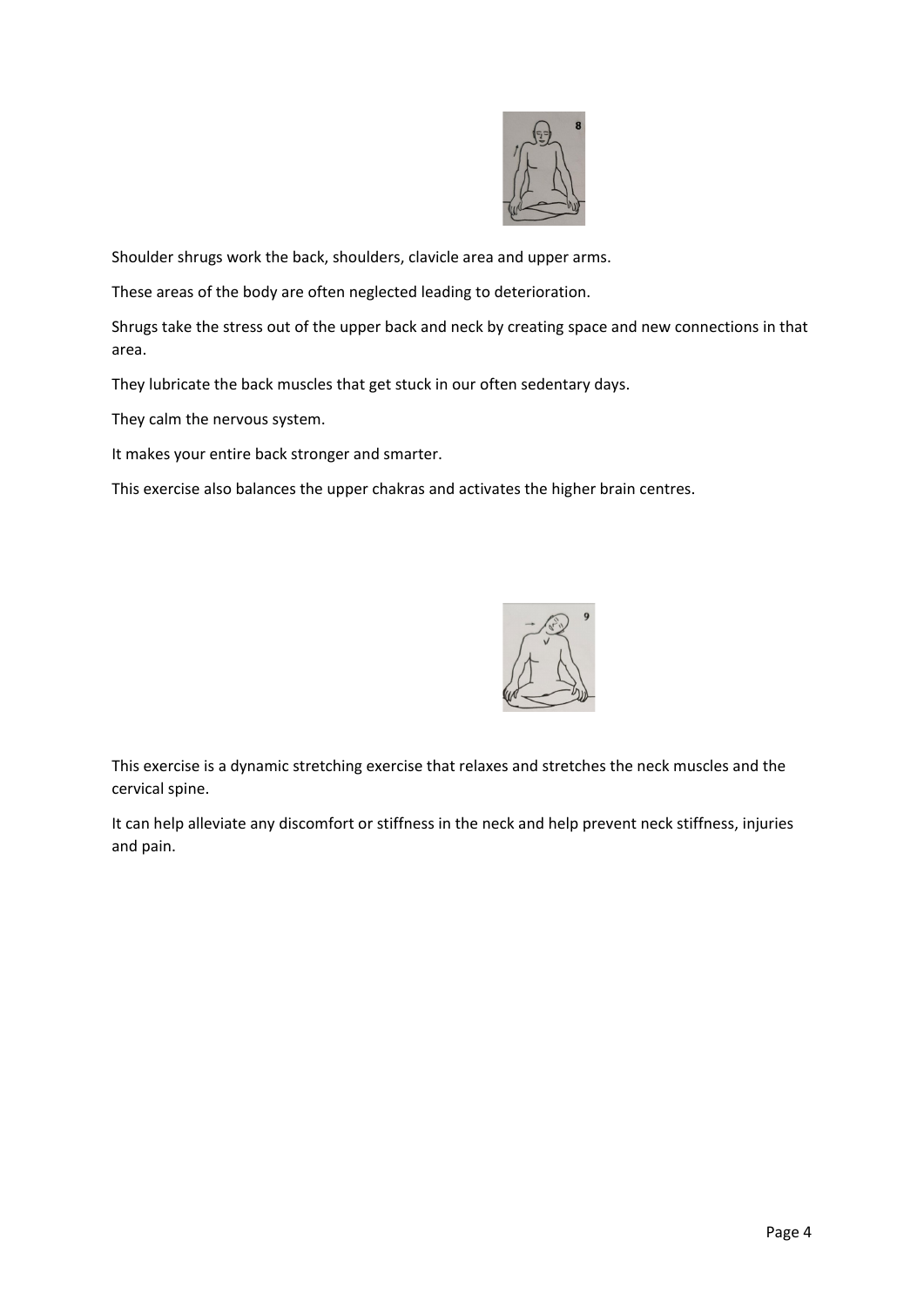

Sat Kriya works the legs, the torso and the arms.

It is such a powerful exercise it's considered a complete Kriya in its own right.

It is also known as 'The Everything Kriya'. It contains almost all the benefits of kundalini yoga. Simply put, it raises the kundalini energy as the continuous 'squeeze-release' action creates a powerful pump for the kundalini energy. This pump action circulates the kundalini energy through all the chakras, improves digestion and strengthens the nervous system and magnetic field.

On a physical level, when the exercise is properly done, it gives the body the energy it needs to heal and regenerate every organ and cell.

Sat Kriya works primarily on the lower triangle – the first, second and third chakras. The lower triangle corresponds to the earliest stages of our human development. For example, the first chakra relates to birth, infancy, the issues of fundamental security, beingness, and belonging. Practicing Sat Kriya helps us to excavate any deeply entrenched wounds from our early life, healing mental and psychological imbalances and childhood wounds.

Sat Kriya also helps heal sexual dysfunctions, including impotency, premature ejaculation, and sexual phobias. It strengthens the entire sexual system by stimulating the natural flow of sexual energy.

## **11. Relaxation**

Deep relaxation allows your body, mind, magnetic field and aura to integrate the changes brought about by the kriya you have just practiced.



I love this meditation because so much of what I teach is about self-forgiveness, which is becoming free of self-animosity. This meditation is a meditation to conquer self-animosity and has an effect upon our core energy system that supports self-love and self-acceptance.